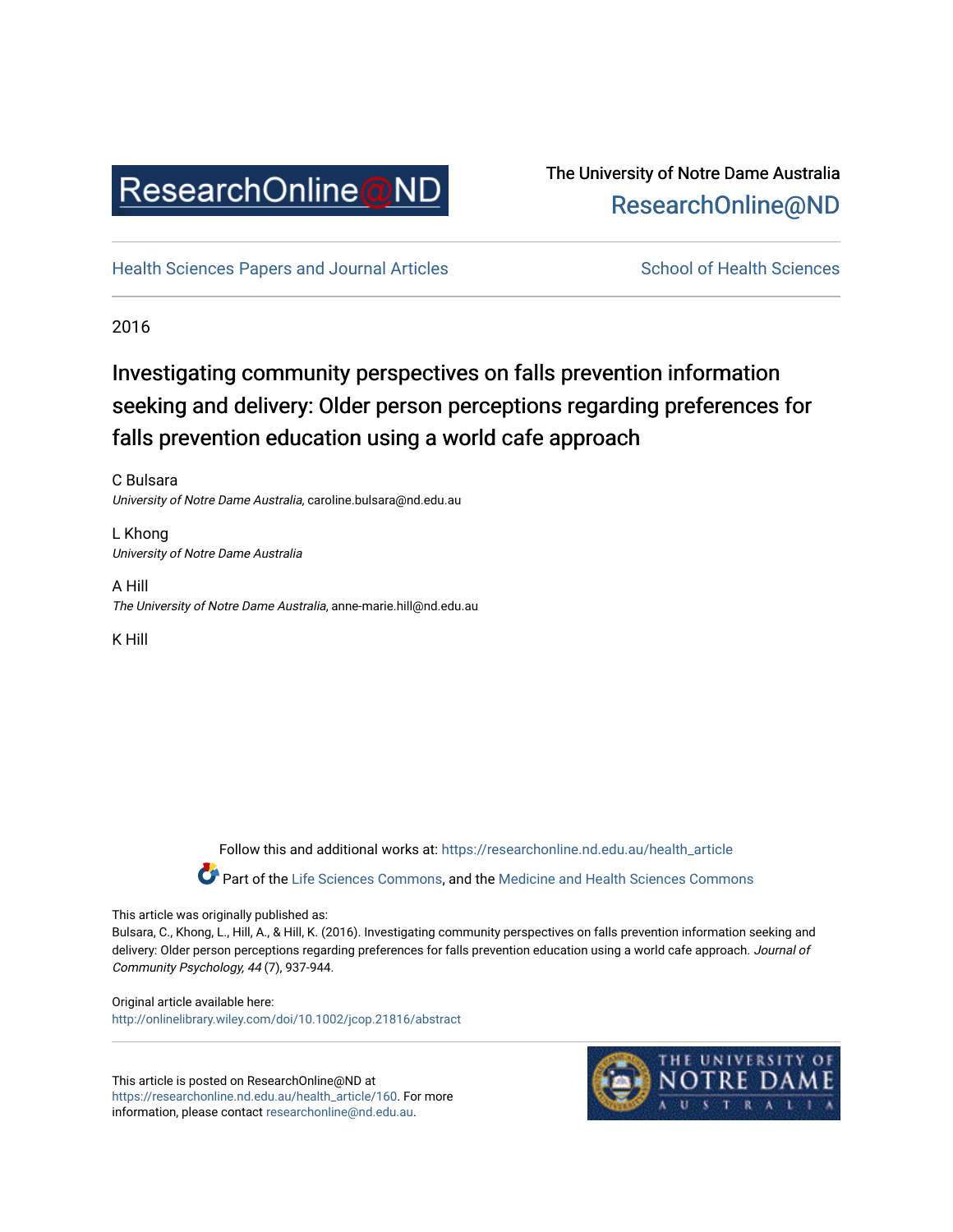This is the peer reviewed version of the following article:

Bulsara, C., Khong, L., Hill, K., and Hill, A. (2016). Investigating community perspectives on falls prevention information seeking and delivery: Older person perceptions regarding preferences for falls prevention education using a world café approach. *Journal of Community Psychology, 44*(7): 937-944. doi: 10.1002/jcop.21816

This article has been published in final form at: -

<http://onlinelibrary.wiley.com/doi/10.1002/jcop.21816/abstract>

This article may be used for non-commercial purposes in accordance with Wiley Terms and Conditions for self-archiving.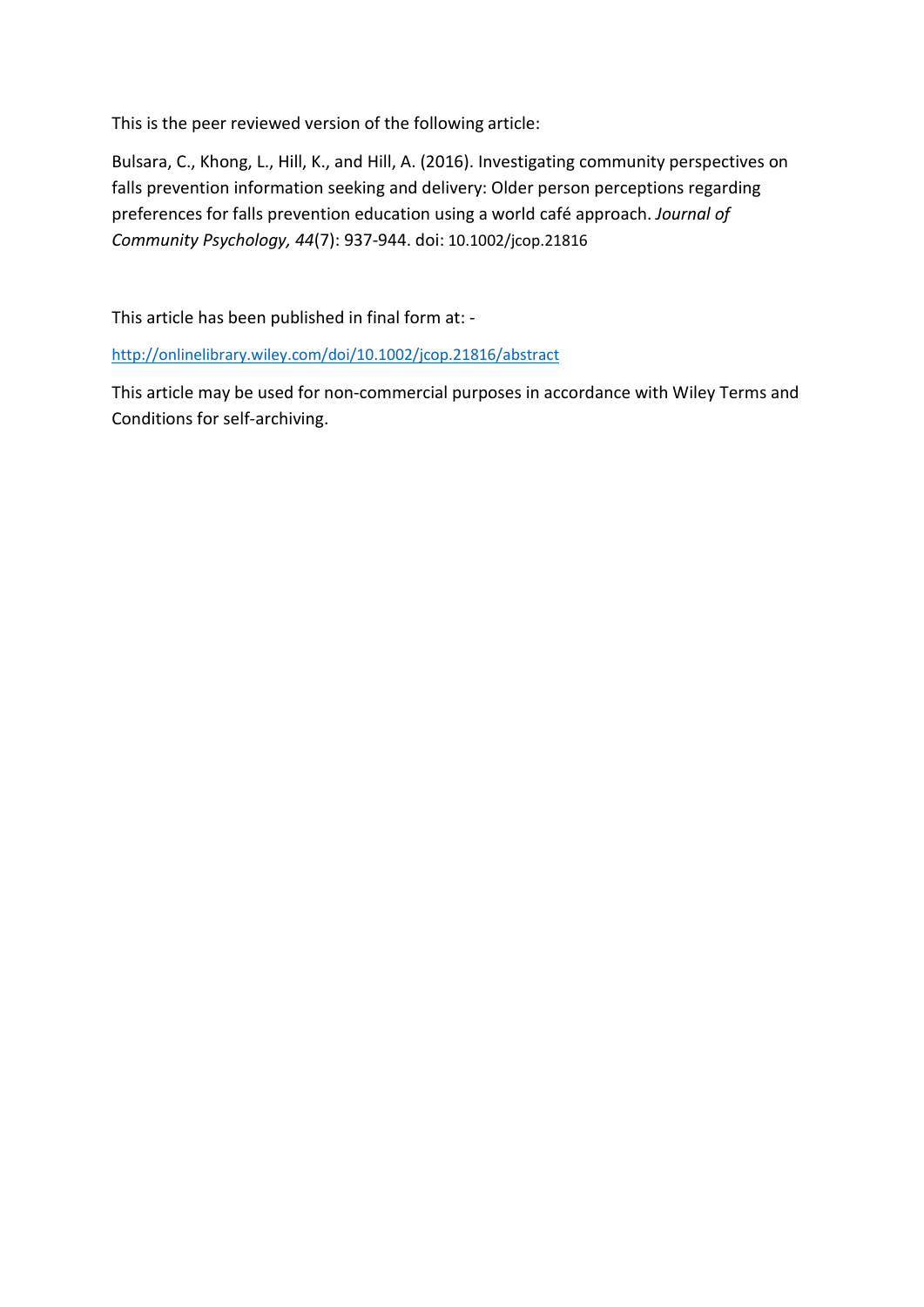## *TITLE*

**Investigating community perspectives on falls prevention information seeking and delivery: Older person perceptions regarding preferences for falls prevention education using a World Cafe approach**.

Falls amongst older persons are a significant global socioeconomic problem and older adults have low levels of self-perceived risk and a lack of willingness to take up existing falls prevention strategies. The researchers believed that, given the challenges of delivering falls prevention information, meaningful engagement of community members would create solutions based on an understanding of what would work best for that community.

A world café community forum sought the opinions of 70 community dwelling older persons about their preferences on how they would best receive and seek falls prevention information that could prevent falls within their age group. The café was evaluated by participants and was seen as a highly positive experience and participants felt that learning occurred by way of interaction and "sharing of ideas". Local communities could develop this participatory approach to engage older people in leading the translation of falls prevention evidence into practice.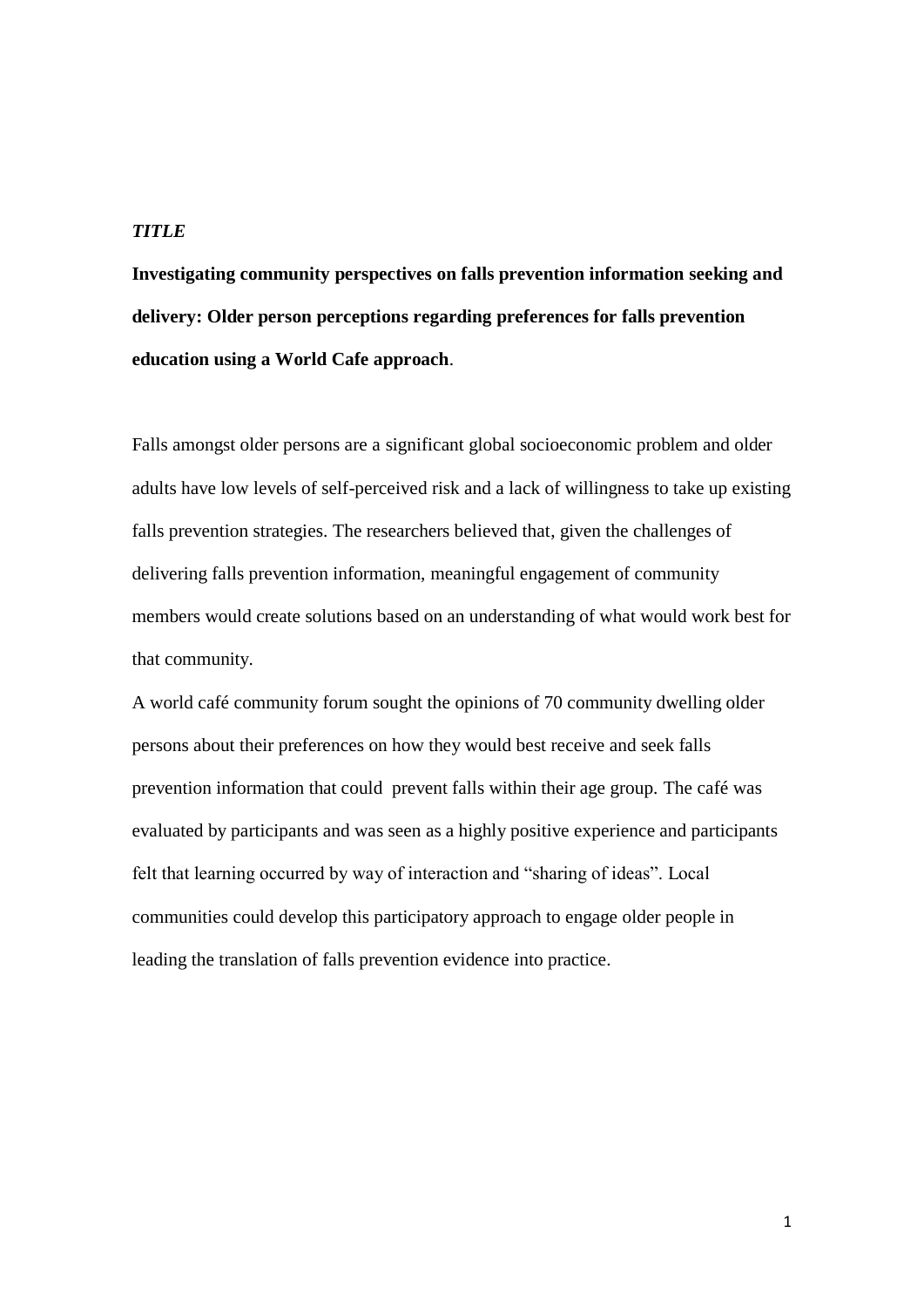#### *Background*

Falls amongst older persons are a global socioeconomic problem, with injurious falls resulting older people spending more than 1.3 million patient days in hospital in Australia annually (Tovell, Harrison, & Pointer, 2014). While there is conclusive evidence that interventions such as regular exercise can reduce falls (Gillespie LD et al., 2012) older people have been found to have low self-perceived risk of falls and low levels of knowledge about falls and falls prevention (Haines, Day, Hill, Clemson, & Finch, 2014; Hill, Hoffmann, McPhail, et al., 2011; Lee, McDermott, Hoffmann, & Haines, 2013). Furthermore, older people have also been shown to have limited engagement in falls prevention activities (Hill, Hoffmann, Beer, et al., 2011; Simek, McPhate, & Haines, 2012) (Dickinson et al., 2011; Yardley, Donovan-Hall, Francis, & Todd, 2007), We therefore decided to take a step back from evaluating older people's perceptions of falls programs and to re-engage the community in partnership to explore how they would prefer to seek and receive falls related information, also furthermore how they would like falls prevention education to be delivered. Thus, the informal approach of world café was deemed most appropriate for this audience in providing a casual and relaxed atmosphere to explore ideas, thoughts and beliefs around what the optimal community falls prevention education program would look like.

We wanted to explore whether the World Cafe approach was successful in encouraging older community dwelling adults to share their attitudes and experiences in a less formal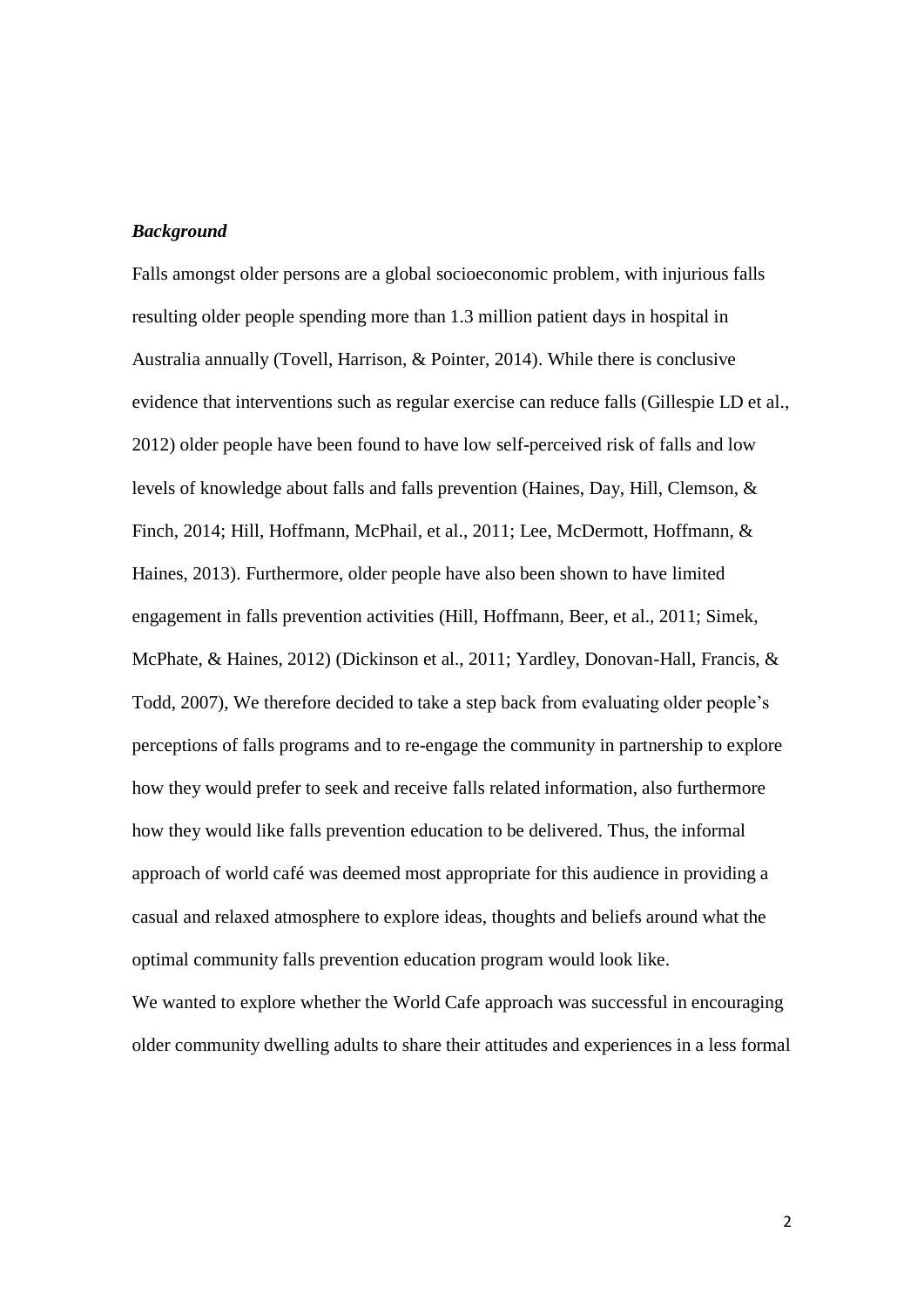setting than a focus group. Secondly, rather than focusing solely on the information per se that was obtained from the forum on falls prevention, the aim was also to focus on feedback obtained from participants regarding how they found the experience in terms of sharing and receiving information from their peers.

Thus, the overarching objective of this study was to determine whether the world cafe would generate authentic and valuable data to enable the community and researchers to redesign falls prevention resources for older people.

#### **Method**

#### *World Café Method*

This was an explorative qualitative study using the World Café approach to data collection. World cafe approach is a community participatory research approach which has previously been particularly successful in engaging with hard to reach groups such as the elderly, disadvantaged and stigmatised groups living within the community (Aldred, 2011; Emlet & Moceri, 2011; Fouché & Light, 2011). It is maintained that the use of a less formal, cafe style atmosphere better encourages those marginalised populations to have a voice in terms of health and related social issues (Beebeejaun, Durose, Rees, Richardson, & Richardson, 2014; Ritch & Brennan, 2010) . The World Café is a facilitated informal series of conversations around a set of predetermined issues as defined by those hosting the event (Aldred, 2011) In a sense the world cafe forum follows the remit of the conventional focus group process.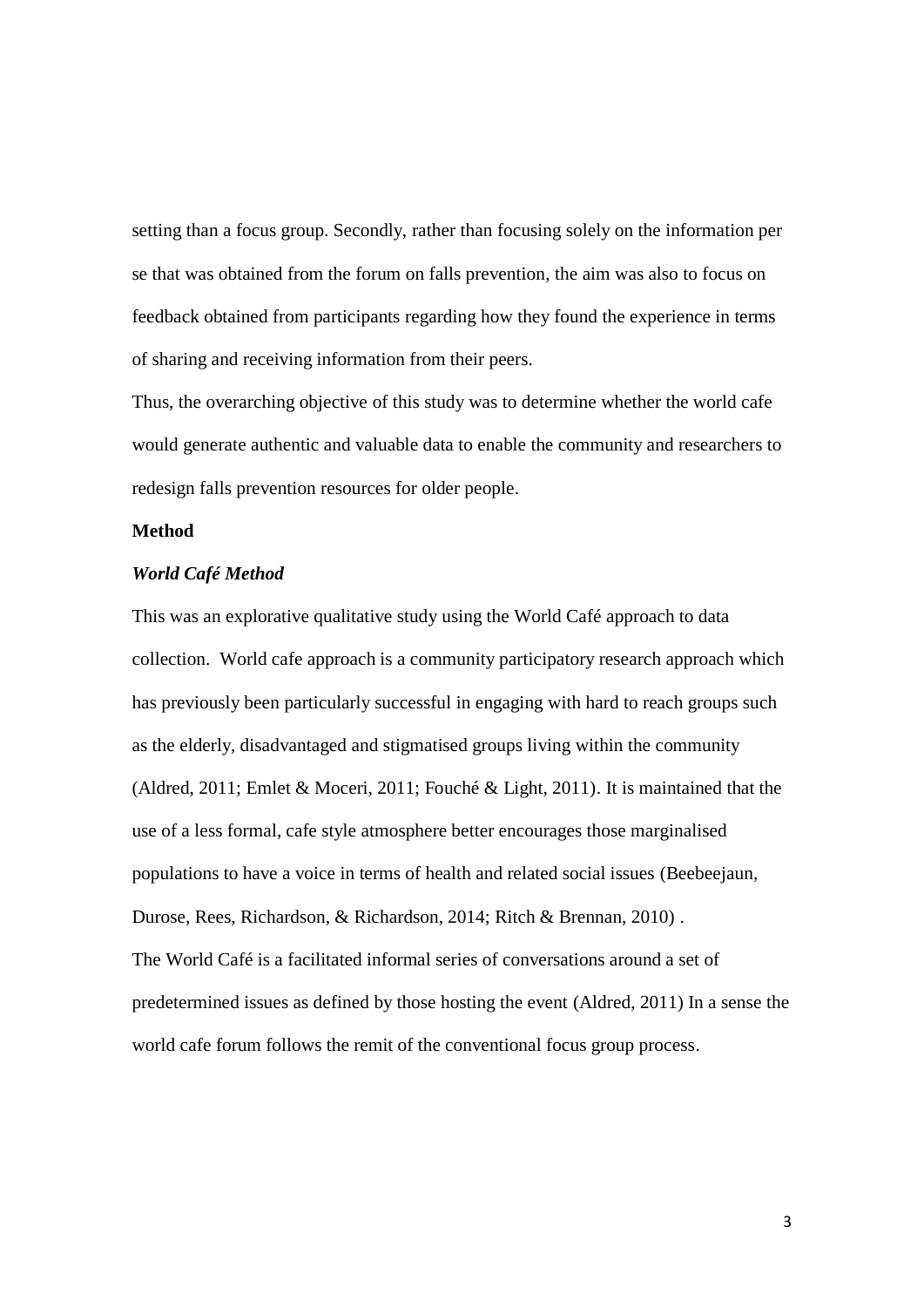#### *Participants and Setting:*

Participants were a convenience sample of community-dwelling older people. They were Western Australian residents aged 60 years and over, did not live in a residential care facility and whose English language skills were sufficient to join in a group conversation and who accepted the invitation to attend the World Café forum around the topic of falls prevention education in the community.

#### *World Cafe Event Process*

The forum procedure was based on World Café's seven integrated principles (Fouché & Light, 2011). Briefly, these are: 1) set the context; 2) create a hospitable space; 3) explore the questions; 4) encourage everyone's contribution; 5) connect diverse perspectives; 6) listen together for patterns; and 7) share collective discoveries. The emerging patterns were summarised by the facilitators to the entire world cafe participant audience referring back to the conversation question guide. In this way, the feedback was projected back to the forum attendees for their comment. The participants were then provided with the final opportunity to add any suggestions and to query researcher interpretation of the conversations and discussions. The forum participants were then requested to complete a written evaluation at the end of the world cafe forum.

## *Analysis*

An inductive content analysis approach was selected as little was known regarding older peoples' motivation to participate in a community type forum about falls prevention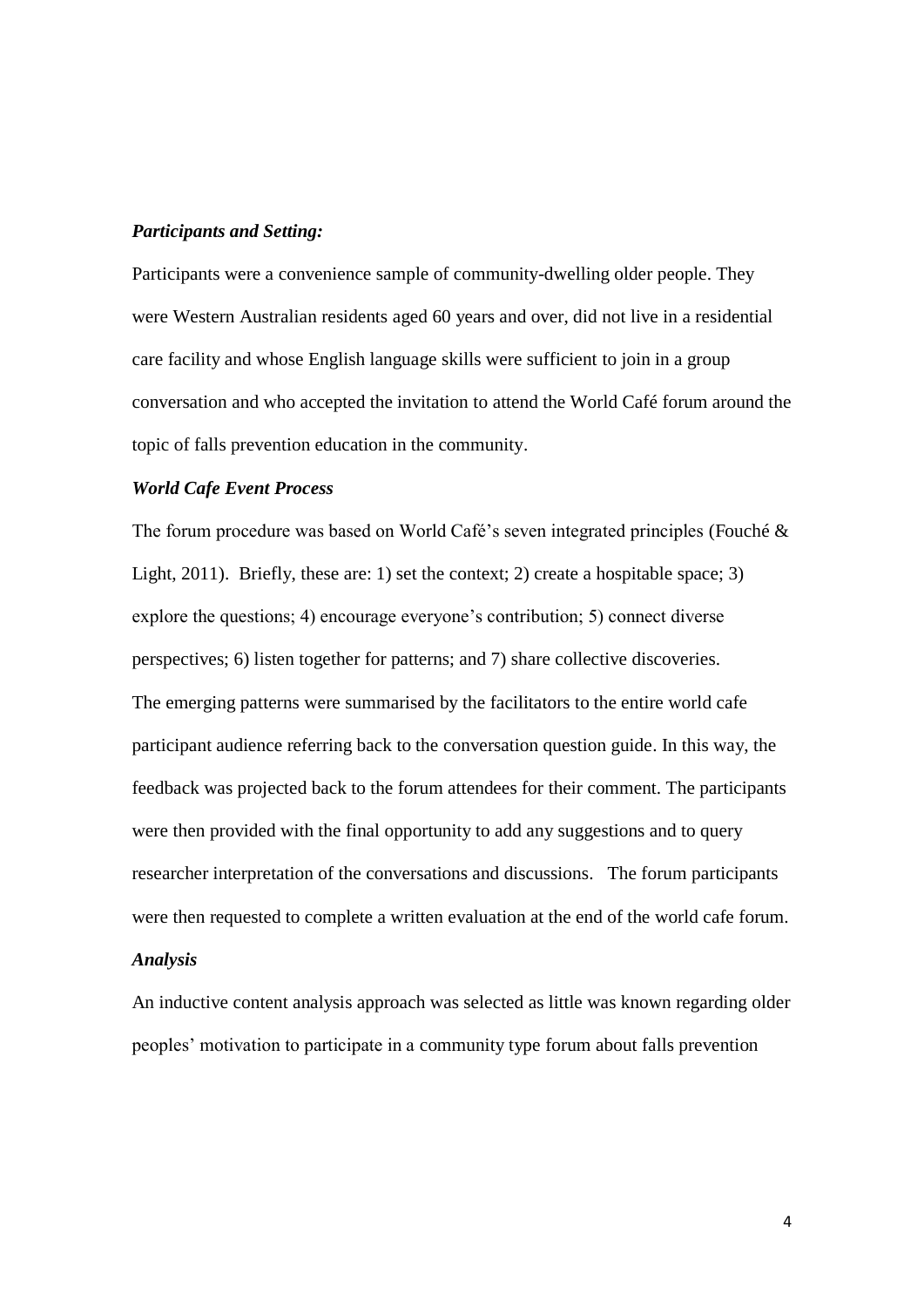(Elo & Kyngäs, 2008) . As a preliminary sorting method a WORDLE™ was done to identify preliminary codes (Feinberg, 2014). Responses were then organised using open coding, category creation and abstraction of themes. Multiple categories were generated from the headings copied on to coding sheets. These were then grouped under higher order headings with the abstraction process in applying content-specific words to each category (Elo & Kyngäs, 2008).

## **Results**

Overall, seventy-three older adults (mean age 70+6.2years) of whom 85% were female attended the forum. Thirty participants (41%) reported one or more falls in the past year and 48 (66%) participants reported that they had not discussed falls with either their general practitioner or any other health professional.

Participants overall summative evaluation of the forum is presented in Table 1.

*Table 1. Participants' Summative Evaluation of the Forum*

| Item no | Item wording                                                                                  | Yes      | No     |
|---------|-----------------------------------------------------------------------------------------------|----------|--------|
|         |                                                                                               |          |        |
|         | Did the forum meet your expectations?                                                         | 67(95.7) | 6(4.3) |
|         | Did the forum cover issues/areas that are important to you?                                   | 02(92.8) |        |
|         | Did you have an opportunity to put forward your opinion,<br>ideas or priorities for research? | 00(0.01) |        |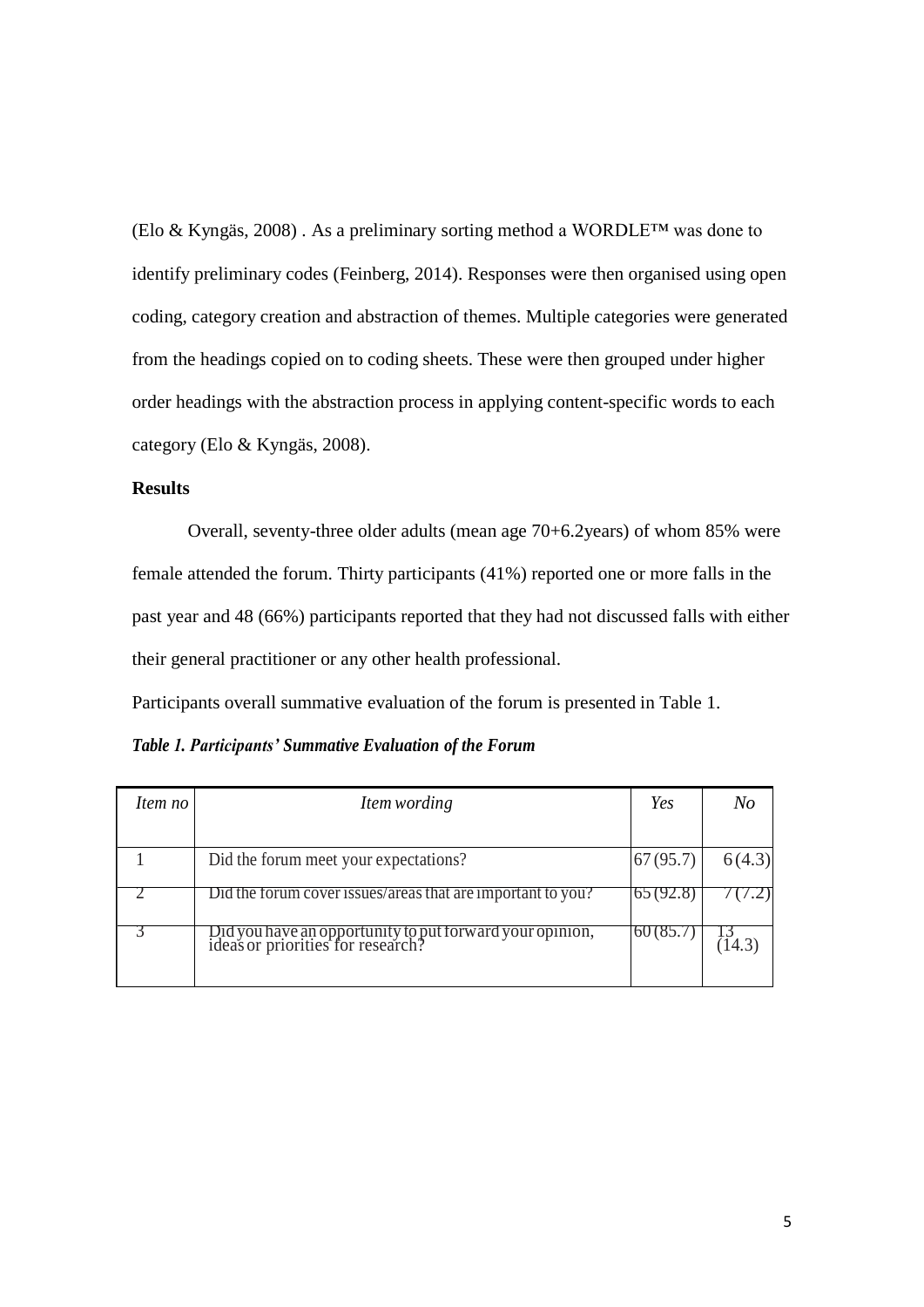

**Figure 1.** *Wordle from forum participant feedback*

The WORDLE™ (Figure 1) also highlighted participants' positive response to the forum.

Participant individual open feedback regarding their perceptions of the world cafe experience was organised into six main categories which were then further sorted into two generic categories described as 'personal gains and perspectives' and 'forum organisation focused perspectives'. An overarching main category was described as "the forum outcomes." The matrix is shown in Figure 2.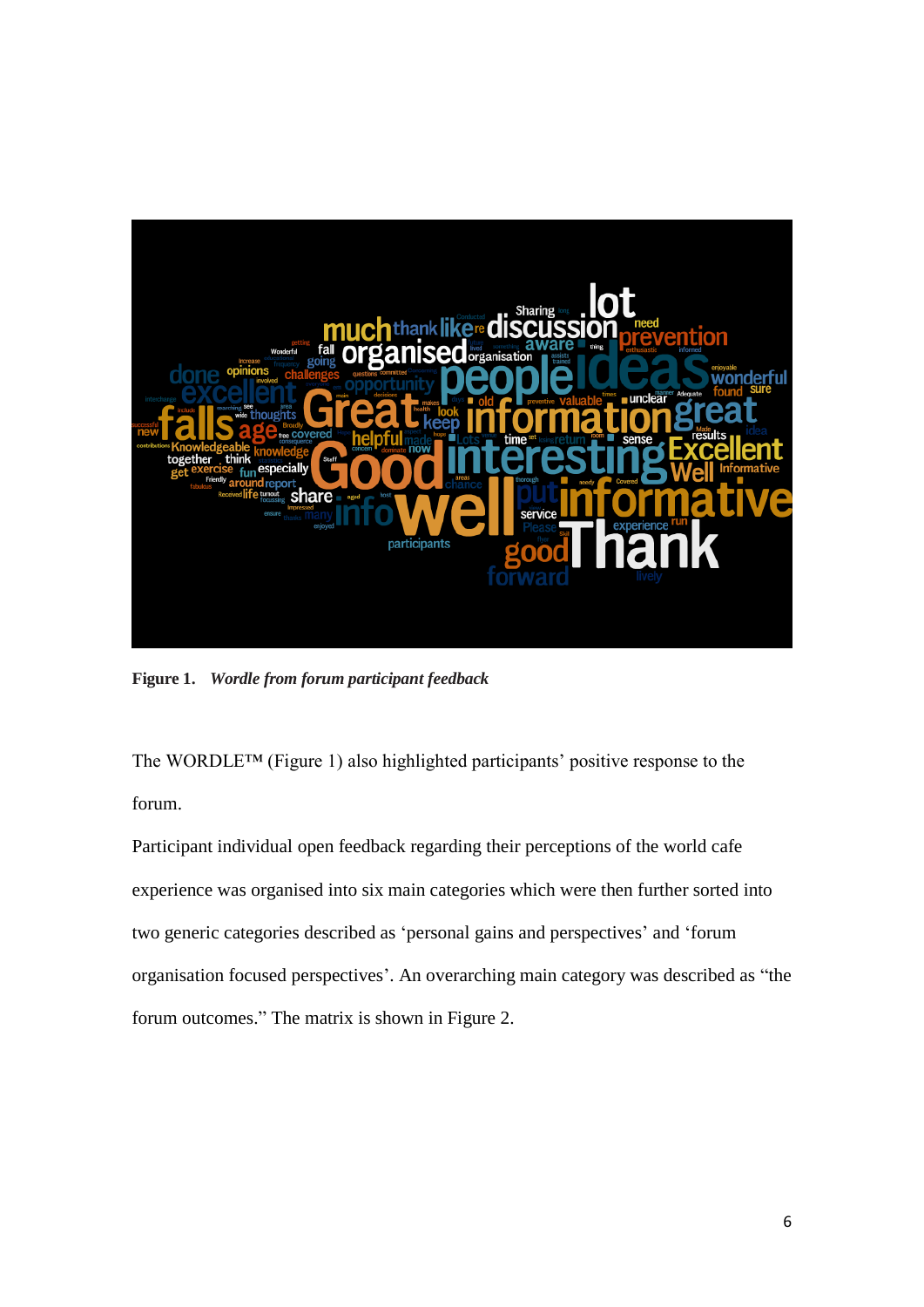

*Figure 2 Evaluation feedback key participant themes*

## **Category 1 - Personal gains and perspectives regarding the experience**

The three categories that described what participants felt they personally gained from the forum were "knowledge gain", "enjoyment" and "awareness raising." A further category described that enriched participants personal experience but also directly pertained to the forum format was "learning and sharing with others."

## *Knowledge gain*

Beyond the focus on addressing falls prevention strategies for the future, one unintended consequence was the learning experience for many participants. Some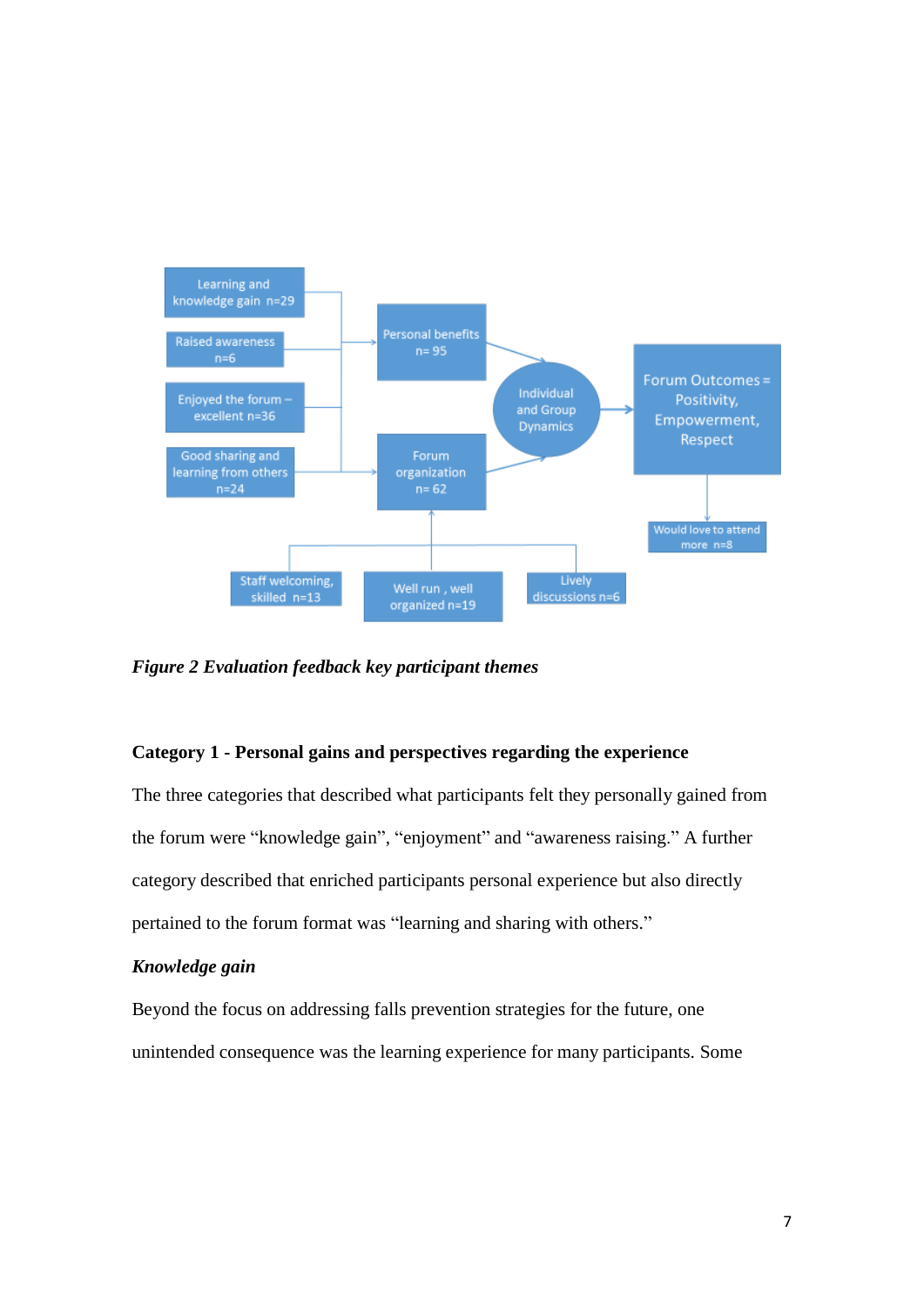participants stated that they were somewhat surprised by the levels of information and knowledge they gained. Others commented on how much they had learned from their peers at the table. For example, one wrote "*impressed with contributions from around the table*." The concept of 'mind searching' on the topic of falls prevention was also highlighted by a participant who wrote,

*"There was a lot of mind searching and some valuable decisions were made."*

#### *Enjoyment*

There was strong undercurrent of enjoyment and an element of fun for many of the participants as seen in the Wordle diagram as well as in the multiple comments. The older participants appeared to enjoy using humour to tackle the subject matter of falls prevention. When asked if they had been able to put forward ideas, one participant wrote, " put forward ideas? Very much so!" One commented that the forum was required because,

*"We need to be reminded about falls prevention, to keep us "up and at 'em."*

#### *Awareness raising*

Participants commented that they hoped that the issues raised in the forum would "create an awareness around the loss of independence that older persons experience through fear of falling." Another stated that

"*This as an area that will affect all of us at some stage, so working on prevention strategies is great*."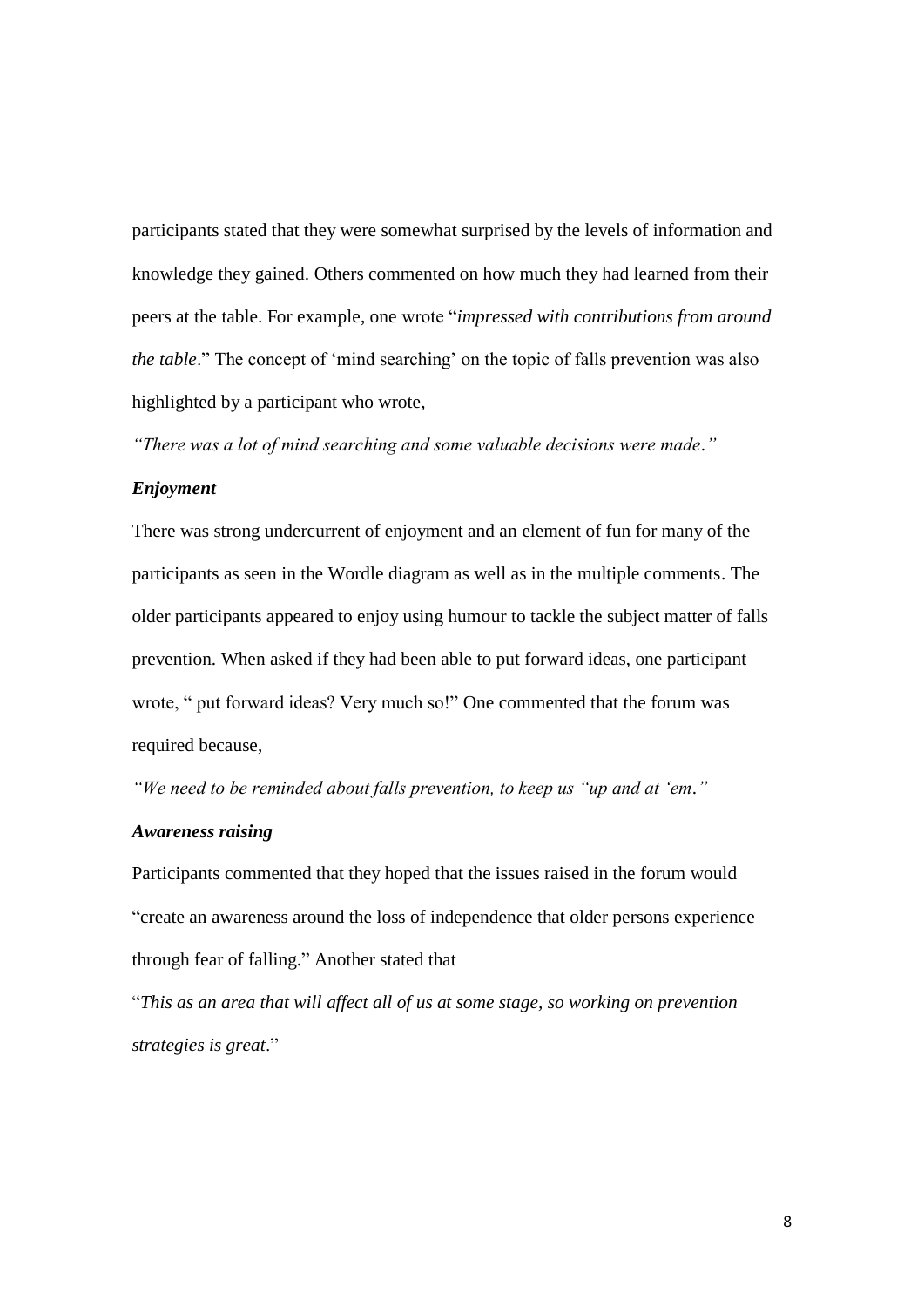#### *Learning and sharing with others*

In addition to finding the world cafe informative, participants repeatedly commented and appeared to strongly concur that the learning occurred by way of interaction and "sharing of ideas" with other participants, along with the interaction with researchers and community organisations.

*"Sharing ideas in an informed way was a great educational and beneficial exercise. I learned a lot"*

World cafe participants generally believed that they had had the "chance to be heard" and to "have their opinions voiced." Some participants reflected that this helped them learn as it was "great to be able to put forward my thoughts –great to share"... I enjoyed others ideas." One participant termed it as "looking at things from another perspective," although another noted that it was perceived that each world cafe round was somewhat 'rushed' and that they would have preferred more time for each question area. This perception of the value of learning and sharing was also seen to feed into participants' positive evaluation of the forum format and how the day was organised. Participants concurred that there was "good exchange of ideas and thoughts" and one participant commented on the format as

"*Group discussion at times very animated! We had fun and the chance to express our opinions"*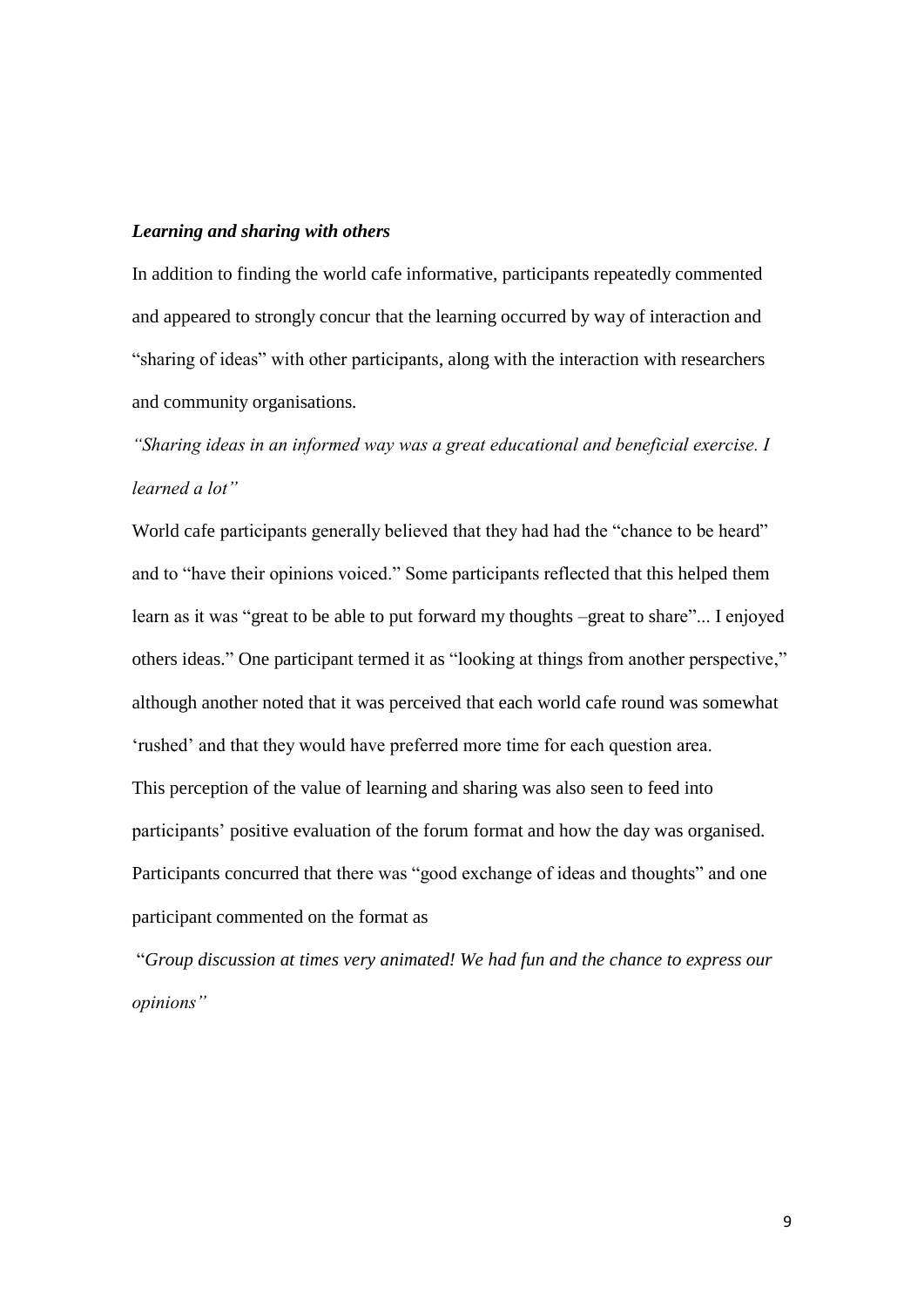While one participant commented that "some people tended to dominate with long (unclear) stories" they qualified their feedback by stating that "the facilitators handled it well." Other participants stated that "facilitators did well to draw out opinions from all" and "there were plenty of opportunities to speak out at the forum."

## *Category 2 - Forum organisation perspectives*

Participants were overwhelmingly affirmative about the forum. Identified key words were very positive with many participants thanking the organisers for the event. The feedback was regarded as particularly enthusiastic with some participants noting that it was a "...wonderful experience." One participant noted that "the forum was absolutely fabulous" and another wrote,

"*I would like more days like this – Convey my sincere thanks for a wonderful time – knowledge and info much appreciated.*"

Overall the world cafe was seen as empowering, positive and promoting respect for older people with one participant stating that it was an "excellent forum on life and life changes, the challenges that presents us humans at any age but some especially at seniors." A number of participants similarly pointed out the empowering experience of having 'a voice.' As one participant noted,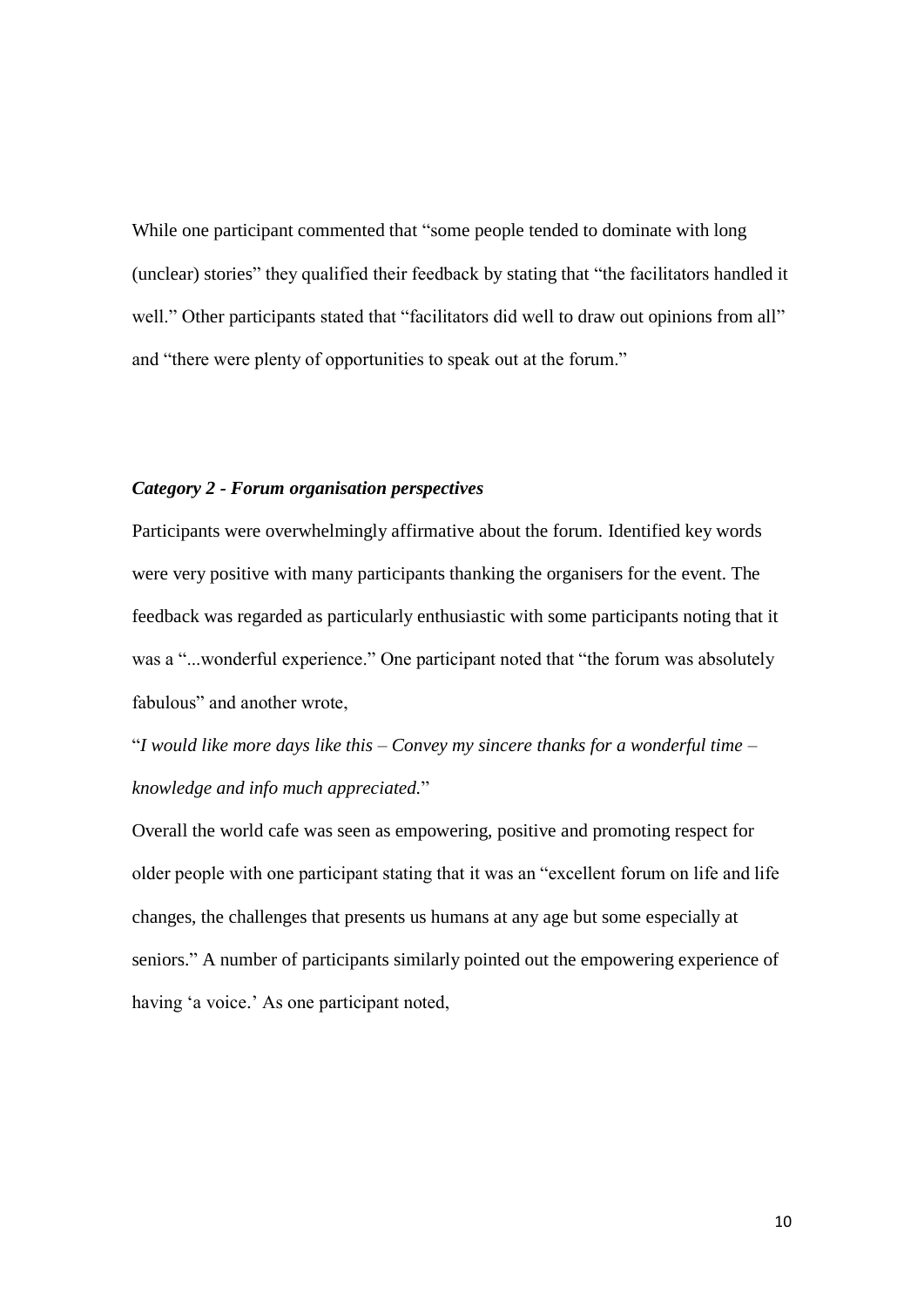"*Great to be able to put forward my thoughts – great to be heard. Great you're doing something about falls prevention*"

Overall the participants felt empowered and motivated and felt able to 'speak up.' One participant highlighted the fact that until the world cafe forum they felt unable to 'be heard' by health professionals. One participant articulated this as being 'listened to' rather than being 'talked at'. He said,

*"It is good to see you focus on listening to older adults rather than talking at them. I hope this information is disseminated to allied health professionals."*

Some participants suggested that event should occur again, stating "lets have more like this" and "please keep them going... need follow up."

## *Discussion*

Through a series of café style informal 'conversations', the forum enabled us to cultivate, stimulate and capture the views of community dwelling individuals aged 60 and above. The resultant enthusiasm from participants demonstrated the need for older adults living in the community to be engaged in this manner in order to create meaningful ways of connecting with this sector of the population in learning about falls prevention. The world cafe event demonstrated that the approach was a success in providing the best age appropriate mechanism for discussing issues of importance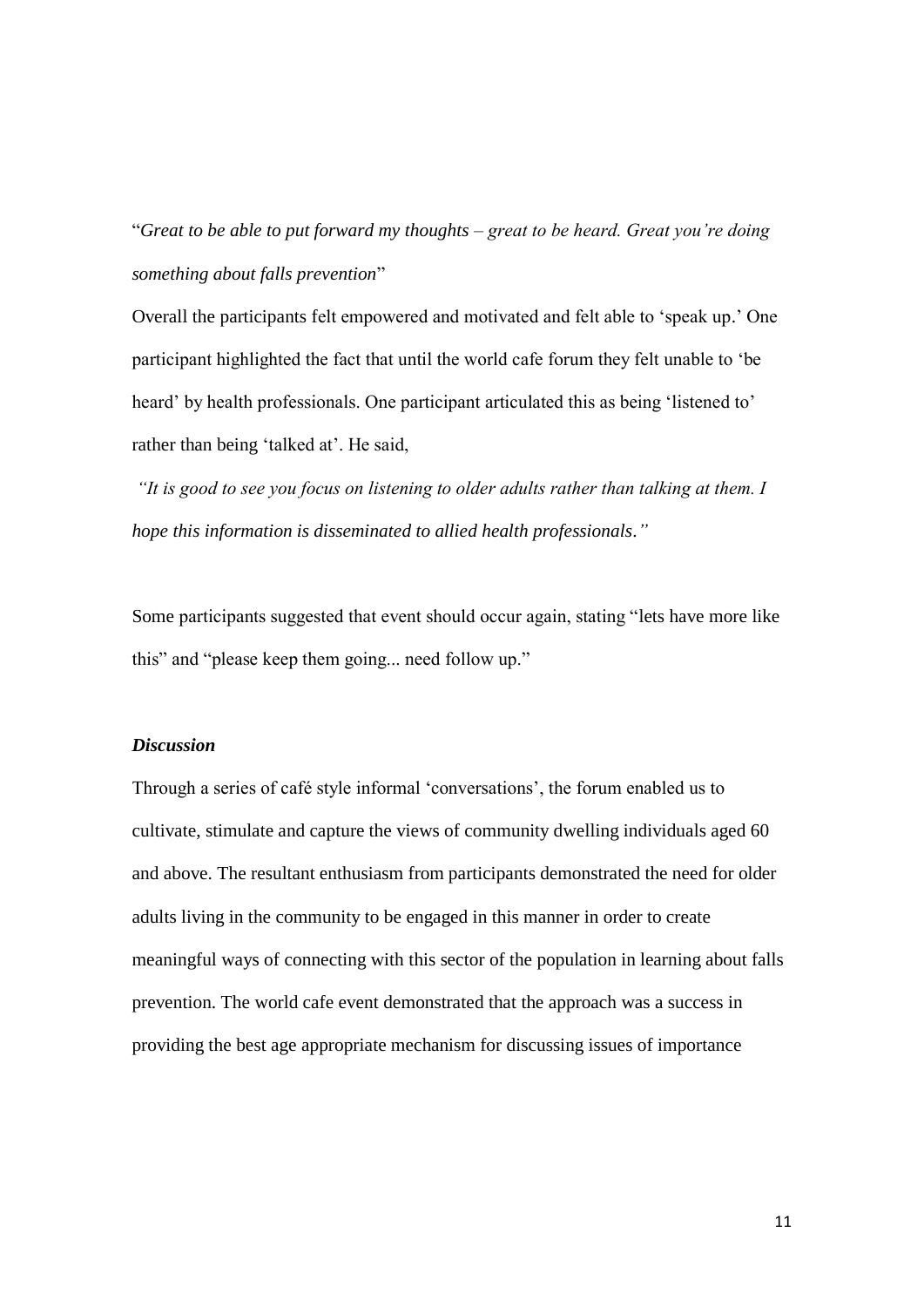within that group. Specifically, engaging older adults in an informal and welcoming manner to discuss ideas in a supportive and non-threatening manner is appealing to this age range. This is in keeping with other research around engaging older adults in health and lifestyle discussions whereby 'talking down' to older persons created a barrier to encouraging them to adopt healthier lifestyle practices (Ligthart et al., 2015; Ryan, Hummert, & Boich, 1995; Woolhead, Calnan, Dieppe, & Tadd, 2004).

The authors believe that using the world cafe forum methodology facilitates the garnering of community opinions thereby providing possible explanation as to why the uptake for current strategies for community falls prevention are not optimal. Further to this, involving community members in the design of any information provided ensures that the individual and the community as a whole are empowered to seek solutions to issues such as falls prevention education uptake. The marked knowledge gain, enjoyment, empowerment and motivation is in contrast to other falls studies amongst the older population. Previous studies have found that older people can perceive that participating in falls prevention programmes is not helpful and can result in loss of autonomy and a sense of identity (Dickinson et al., 2011; Evron, Schultz-Larsen, & Fristrup, 2009) (McInnes & Askie, 2004). The key difference with the world cafe approach in this study was that participants felt respected, listened to and enjoyed the experience.

12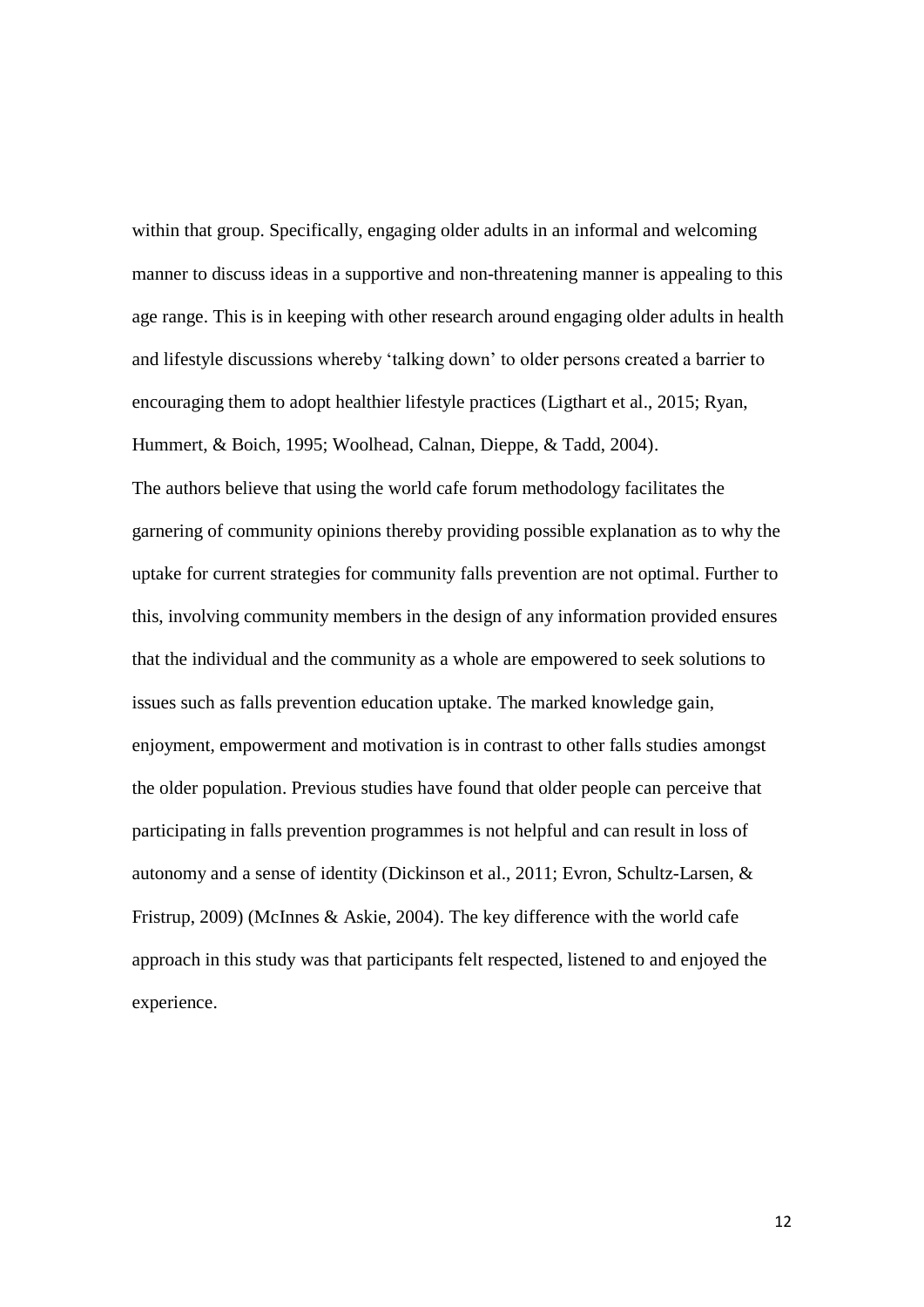The collective intelligence of the World Cafe group forged insights, recommendations and solutions towards falls prevention. As one participant re-iterated as a key reason for participating in the World Cafe forum,

*"What we want is to stay out of hospitals and residential care. What we want is to stay in the community." participant at Falls Prevention-World Café Forum 2014, Perth* While this event was targeted according to local needs, these findings confirm that it is important to organise procedures with these factors in mind when conducting participatory research among older people.

#### *Limitations*

The use of world café approach for a larger number of community participants requires resources which can put pressure on research budgets in order to be successful. Furthermore, maintaining community enthusiasm beyond the event requires ongoing communication and engagement with this community. There is a potential that attendees may be more mobile and engaged amongst certain sectors of the community as evinced by the demographic for this study of participants from a higher SES and at an overall higher educational level.

## *Conclusion*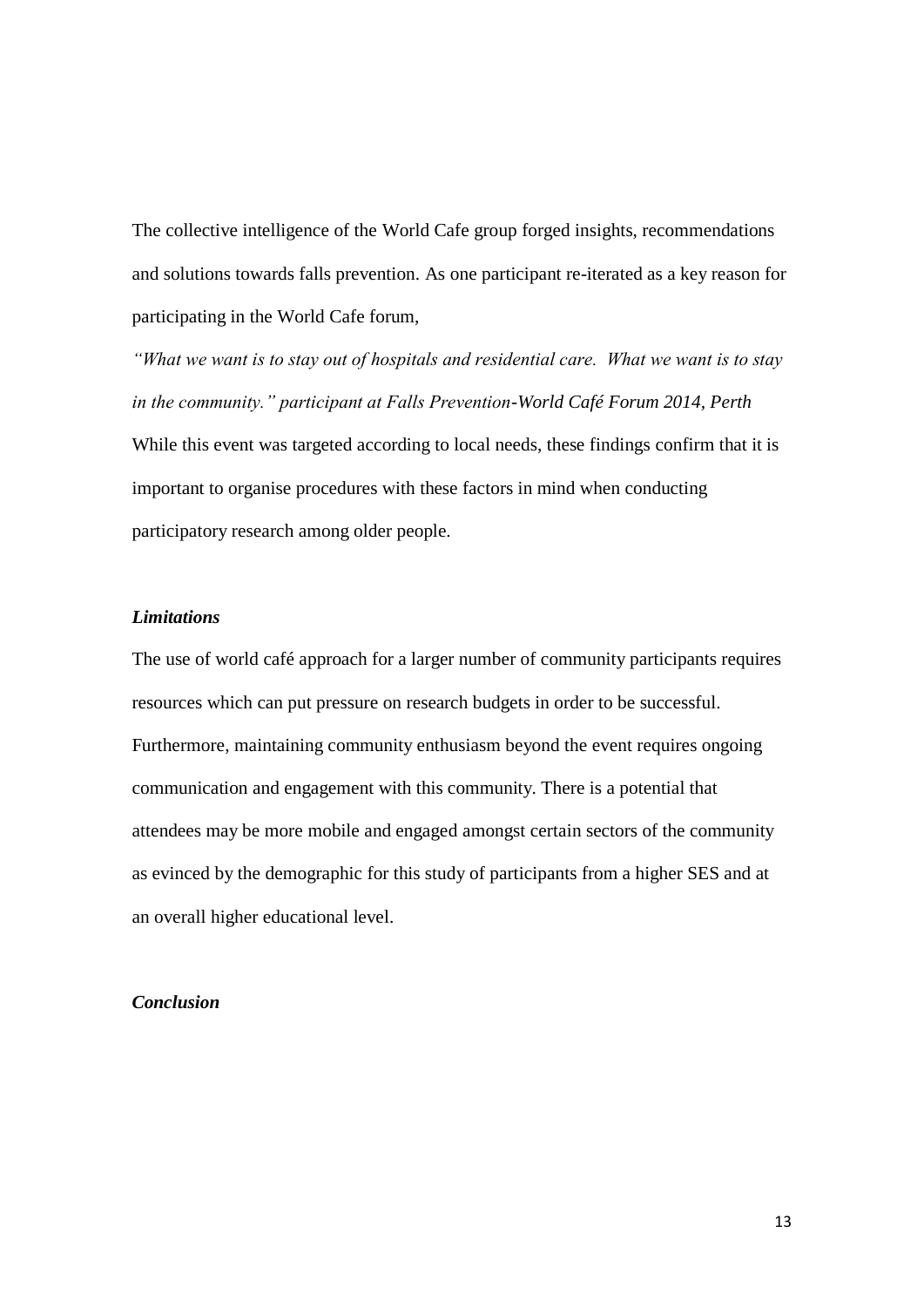The falls prevention World Cafe was deemed successful in terms of creating a mechanism to examine the current status of falls prevention information in terms of community understanding and acceptance thereof. Additionally, the World Cafe forum served as a forum to enable participants to discuss ideas, hopes and beliefs as to how peer educator falls prevention information could be more successfully delivered in the future. By including the community perspective and voices, it is hoped that future programs in this area would be more acceptable to the community. At the end of the conversational process, feasible, practical and accessible client-

oriented examples and solutions were proposed and harvested. Reframing key issues

and re-examining current practices are crucial to the effective delivery of falls

prevention information.

#### **References**

- Aldred, R. (2011). From community participation to organizational therapy? World Café and Appreciative Inquiry as research methods. *Community Development Journal, 46*(1), 57- 71. doi: 10.1093/cdj/bsp039
- Beebeejaun, Y., Durose, C., Rees, J., Richardson, J., & Richardson, L. (2014). 'Beyond text': exploring ethos and method in co-producing research with communities. *Community Development Journal, 49*(1), 37-53. doi: 10.1093/cdj/bst008
- Dickinson, A., Machen, I., Horton, K., Jain, D., Maddex, T., & Cove, J. (2011). Fall prevention in the community: what older people say they need. *British Journal of Community Nursing, 16*(4), 174-180.
- Elo, S., & Kyngäs, H. (2008). The qualitative content analysis process. *Journal of advanced nursing, 62*(1), 107-115.
- Emlet, C., & Moceri, J. (2011). The importance of social connectedness in building age-friendly communities. *Journal of aging research, 2012*.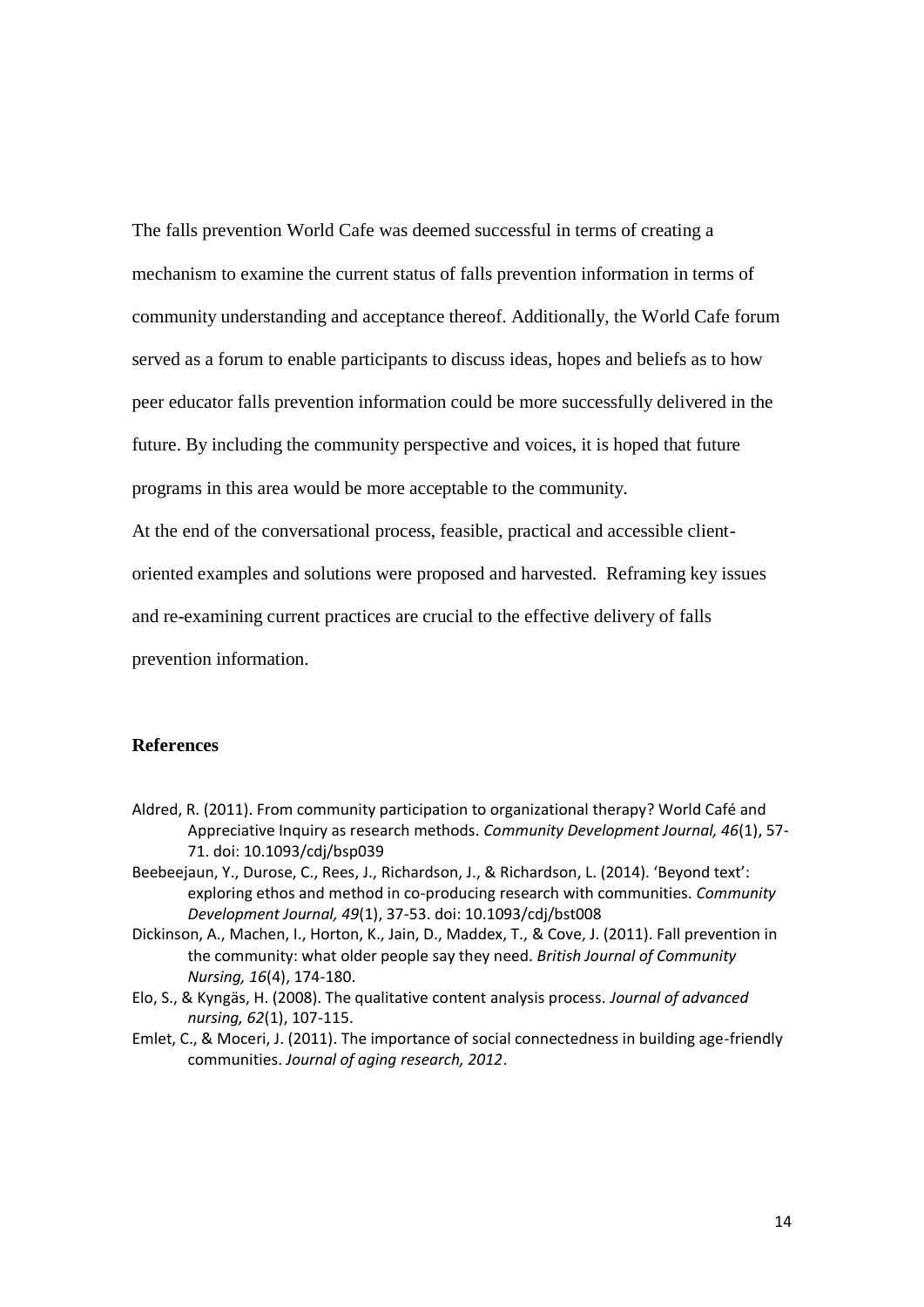- Evron, L., Schultz-Larsen, K., & Fristrup, T. (2009). Barriers to participation in a hospital-based falls assessment clinic programme: an interview study with older people. *Scandinavian Journal of Public Health*.
- Feinberg, J. (2014). Wordle. Retrieved 10 April 2015, from<http://www.wordle.net/>
- Fouché, C., & Light, G. (2011). An Invitation to Dialogue: 'The World Café' In Social Work Research. *Qualitative Social Work, 10*(1), 28-48. doi: 10.1177/1473325010376016
- Gillespie LD, Robertson M C., Gillespie W. J, Sherrington C., Gates S., Clemson L. M., & E., L. S. (2012). Interventions for preventing falls in older people living in the community. *Cochrane Database of Systematic Reviews* doi: DOI: 10.1002/14651858.CD007146.pub3.
- Haines, T., Day, L., Hill, K., Clemson, L., & Finch, C. (2014). "Better for others than for me": A belief that should shape our efforts to promote participation in falls prevention strategies. *Archives of gerontology and geriatrics, 59*(1), 136-144.
- Hill, A.-M., Hoffmann, T., Beer, C., McPhail, S., Hill, K. D., Oliver, D., . . . Haines, T. P. (2011). Falls After Discharge From Hospital: Is There a Gap Between Older Peoples' Knowledge About Falls Prevention Strategies and the Research Evidence? *The Gerontologist, 51*(5), 653-662. doi: 10.1093/geront/gnr052
- Hill, A.-M., Hoffmann, T., McPhail, S., Beer, C., Hill, K., Brauer, S., & Haines, T. (2011). Factors Associated With Older Patients' Engagement in Exercise After Hospital Discharge. *Archives of physical medicine and rehabilitation, 92*(9), 1395-1403. doi: doi:10.1016/j.apmr.2011.04.009
- Lee, D., McDermott, F., Hoffmann, T., & Haines, T. (2013). 'They will tell me if there is a problem': limited discussion between health professionals, older adults and their caregivers on falls prevention during and after hospitalization. *Health Educ Res*. doi: 10.1093/her/cyt091
- Ligthart, S., van den Eerenbeemt, K., Pols, J., van Bussel, E., Richard, E., van Charante, E., & Moll, P. (2015). Perspectives of older people engaging in nurse-led cardiovascular prevention programmes: a qualitative study in primary care in the Netherlands. *British Journal of General Practice, 65*(630), e41-e48.
- McInnes, E., & Askie, L. (2004). Evidence review on older people's views and experiences of falls prevention strategies. *Worldviews Evid Based Nurs, 1*(1), 20-37. doi: WVN4013 [pii]

10.1111/j.1741-6787.2004.04013.x [doi]

- Ritch, E. L., & Brennan, C. (2010). Using World Café and drama to explore older people's experience of financial products and services. *International Journal of Consumer Studies, 34*(4), 405-411. doi: 10.1111/j.1470-6431.2010.00881.x
- Ryan, E., Hummert, M., & Boich, L. (1995). Communication predicaments of aging: Patronising behavior towards older adults. *Journal of Language and Social Psychology 14*, 144-166.
- Simek, E. M., McPhate, L., & Haines, T. P. (2012). Adherence to and efficacy of home exercise programs to prevent falls: a systematic review and meta-analysis of the impact of